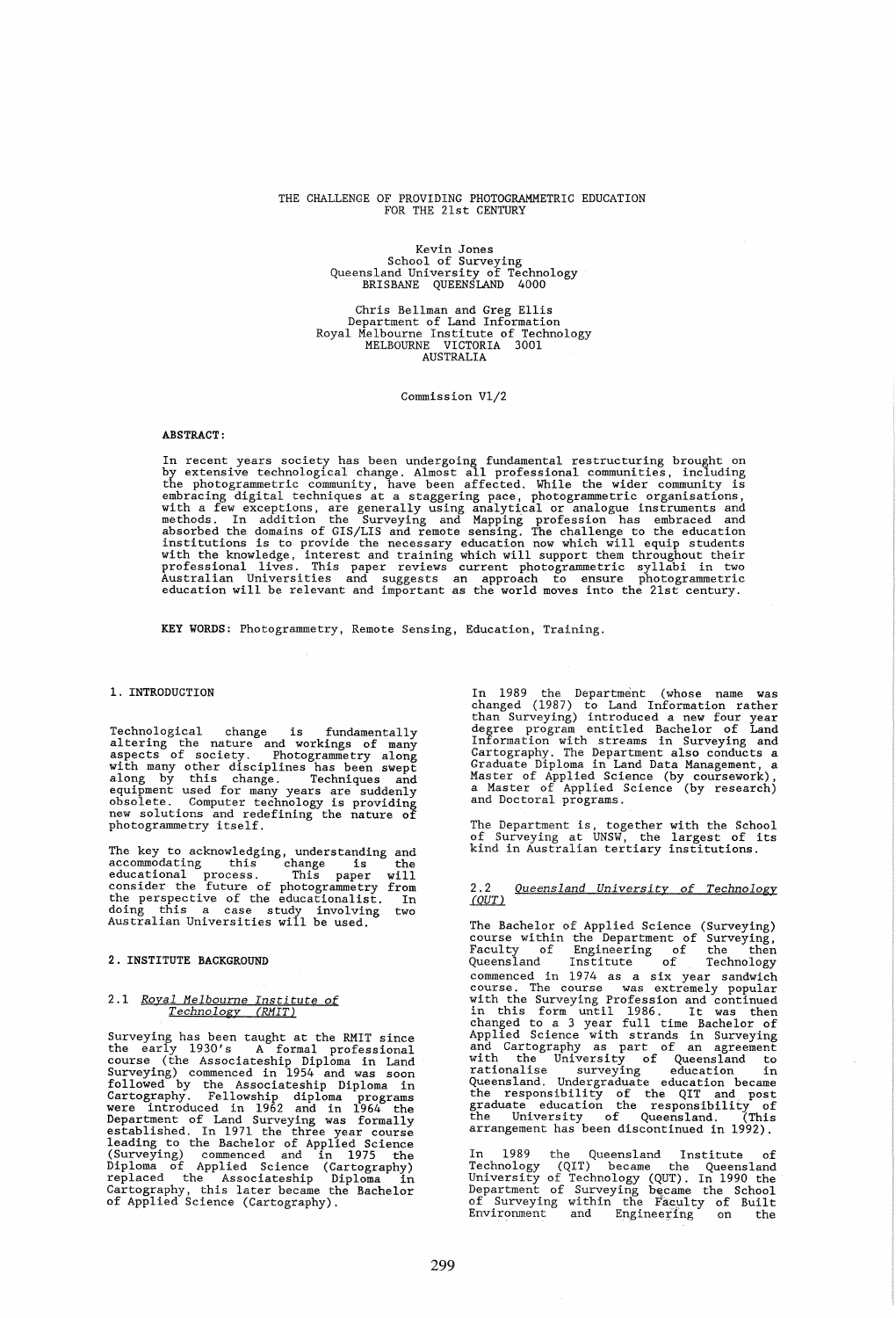restructuring of the University following a merger with two Colleges of Advanced Education in Brisbane. The School is a Founding Member of the Australian Key Centre in Land Information Studies.

In addition to the undergraduate program<br>the School offers a Graduate Diploma in<br>Surveying Practice and a Double Degree in<br>Surveying/Business. The School does not<br>currently have a formal Masters Program but<br>has offered Doc

### 3. THE STUDENTS

Graduates of the RMIT Department of Land Information and QUT School of Surveying enter into a diverse range of employment. It is no longer the case that all graduates take up positions in Surveying or Cartography.

However, the bulk of graduates (some 60% to 80%) still find employment in the traditional private practice areas of cadastral and engineering surveying. Placements are mainly with private surveying firms but also with government departments and large industrial organisations. The other graduates are absorbed into fields such as GIS, photogrammetry, remote sensing, computing and mine surveying.

One graduate every few years goes<br>specifically into photogrammetry, but these<br>graduates are usually from the top 10% of<br>their class. However, it is almost<br>inevitable that all graduates entering the<br>traditional areas will b cases this is through the provision of ground control.

At RMIT photo gramme try is also offered as an elective to other courses. Landscape architects, photography students and engineers are amongst the groups studying encontractive. Photogrammetry. Photogrammetry is also part<br>of the service teaching at QUT, the<br>engineering group is by far the biggest<br>with class sizes typically over 100. The<br>engineering students are potentially the<br>most service teaching. Along with traditional<br>surveying they are exposed to<br>photogrammetry as an efficient method of<br>calculating volumes (Queensland has a large<br>open cut mining industry), providing<br>infrastructure mapping and so

#### 4. EDUCATION AND TRAINING WITHIN UNIVERSITY. A

It is occasionally difficult to distinguish<br>between education and training because in<br>many ways the two aspects are<br>complementary. However, an education<br>implies a knowledge base and the ability to<br>think and solve problems

Training on the other hand suggests practical skills and ability with a relatively short life, particularly in a rapidly changing world.

Education is generally seen as the domain of academic institutions while training is considered to be the responsibility of individual organisations who know what is best for their particular circumstances.

From a teaching point of view a certain<br>amount of training helps to emphasise,<br>reinforce and consolidate theoretical<br>aspects. Training builds students'<br>confidence and makes them more desirable<br>(in the short term at least) profession who will employ them.

Both the RMIT and the QUT have achieved a balance between education and training which makes graduates from these finitions highly marketable. The challenge is to maintain a correct balance for photogrammetry in the years

#### 5. AVAILABLE RESOURCES.

Restricted financial resources due to the economic conditions currently prevailing in Australia have resulted in large class sizes and an inability to afford sufficient and up-to-date equipment. This pf course has the affect of diminishing the<br>effectiveness of the educational process.<br>The future is not likely to see this<br>circumstance changing in any significant<br>way. Thus if students are to be properly<br>taught, appropriate policie problems. Ideas such as changing the means by which students are taught and seeking financial resources from non-standard sources are examples of the approaches that need to be considered.

#### 6. CURRENT PHOTOGRAMMETRIC SYLLABI

#### *6.1 RMIT*

LD219 Photogrammetry and Remote Sensing 1 (for 2 semesters)

| Contact Hrs/Week: |                          | 3hrs            |
|-------------------|--------------------------|-----------------|
|                   | Lecture - Photogrammetry | 1hr             |
|                   | Lecture - Remote Sensing | 1 <sub>hr</sub> |
| Pracs - $RS & P$  |                          | 1hr             |

Involves 26 hrs. of practical work which is implemented by students undertaking 2 hours practical sessions in small groups. 6 x 2hr. projects are undertaken in photogrammetry.

Practical content includes introductory<br>work related to stereoscopic viewing and<br>measurement and calculation on assumed<br>vertical photographs, image interpretation<br>exercises and problem solving related to<br>the material prese

LD3l9 Photogrammetry and Remote Sensing 2 (for 2 semesters)

|                   | Contact hrs/Week:        | 4hrs            |
|-------------------|--------------------------|-----------------|
|                   | Lecture - Photogrammetry | 1hr             |
|                   | Lecture - Remote Sensing | 1 <sub>hr</sub> |
| Pracs - $RS \& P$ |                          | 2hrs            |

Involves 52 hrs. of practical work. Of this 26 hrs. are related to photogrammetry.

Practical work currently includes some<br>malogue photogrammetry (setting up of<br>models and plotting), some analytical<br>photogrammetry (mainly problem solving) and<br>practical utilisation of terrestrial photogrammetry.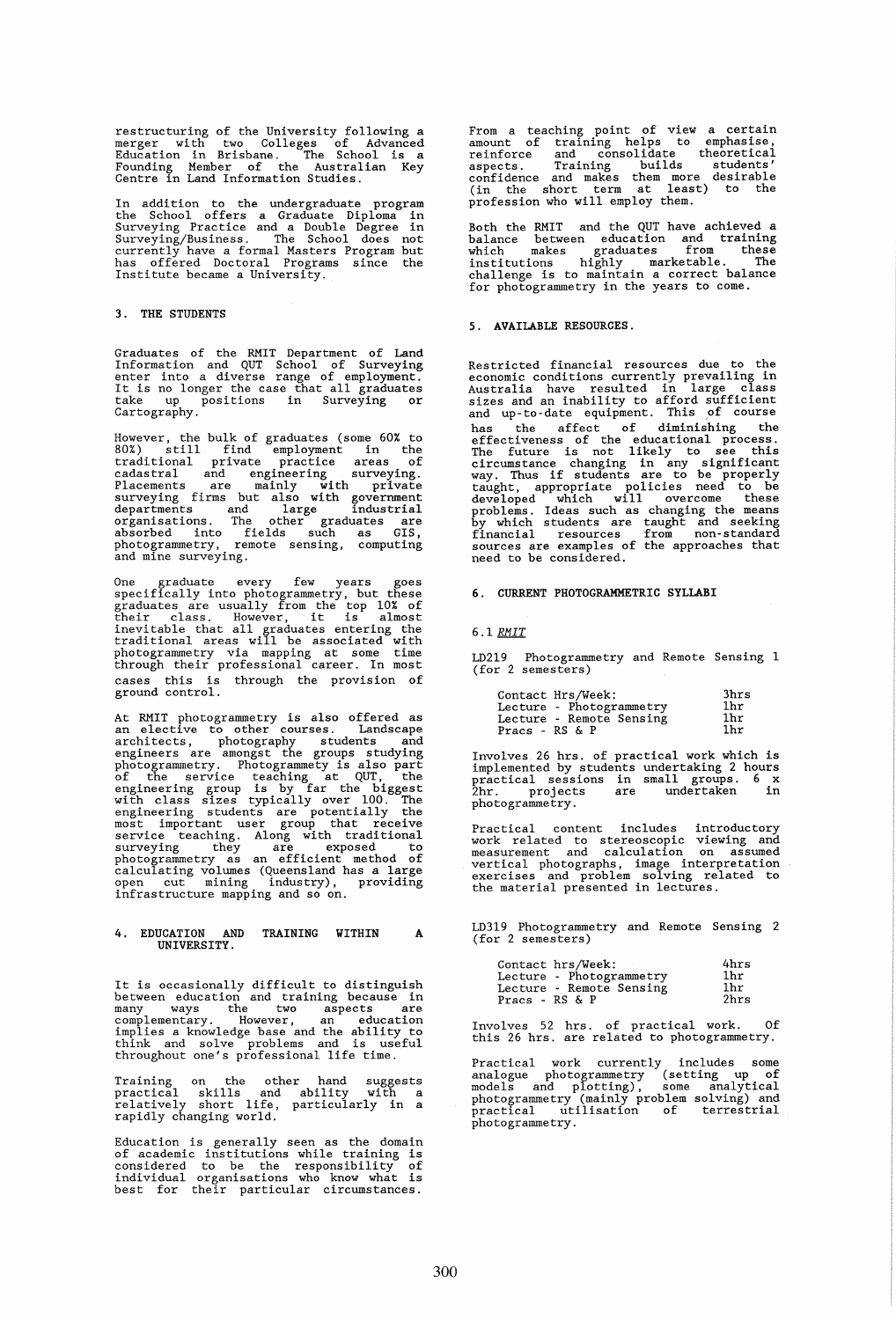*6.2* QJlI.

SVB343 Photogrammetry 1 ( for 1 semester )

| Contact Hrs/Week: | 3hrs            |
|-------------------|-----------------|
| Lecture           | 2hrs            |
| Pracs/tuts        | 1 <sub>hr</sub> |

Introduction to Photogrammetry; photogrammetric optics; aerial photography; geometry and use of single photographs; geometry and use of stereogram.

The subject is structured and uses computer<br>based education CBE packages for both<br>photogrammetry and remote sensing.<br>Practicals include 1: instrument use and 2:<br>object reconstruction by manual digitising<br>of student acquire existing photogrammetric software.

SVB443 Photogrammetry 2 ( for 1 semester )

| Contact Hrs/Week: | 6hrs |
|-------------------|------|
| Lecture           | 2hrs |
| Pracs/tuts        | 4hrs |

Principles of construction; operation of analogue and analytical stereoplotters; aerial triangulation; terrestrial photogrammetry; analytical photogrammetry.

Practical work involves carrying out a complete mapping exercise from ground control through aerial triangulation to producing a digital map.

SVB643 Photogrammetry 3 (elective) ( for 1 semester )

| Contact    | Hrs/Week: | 3hrs |
|------------|-----------|------|
| Lecture    |           | 1hr. |
| Pracs/tuts |           | 2hrs |

Numerical relative and absolute<br>orientation; independent model and bundle<br>methods of block adjustment for<br>triangulation; close range photogrammetry<br>including non conventional techniques;<br>analytical plotters including gener

The subject is project based with emphasis on independent student learning.

## 7. EVOLUTION OF PHOTOGRAMMETRY

The advent of photography in the mid 1800's was the necessary precursor to the development of photogrammetry. The potential for the use of photography as a measurement tool was apparent from the earliest days of photography but it was some time before the many technical problems were overcome and reliable solutions were possible.

Early applications of photogrammetry were<br>largely terrestrial. The first<br>stereocomparator was constructed by<br>Pulfrich in 1901 and the first<br>stereoplotter was developed by Von Orel in<br>1909. For the next 60 years, these anal time, the use of aircraft as camera<br>platforms moved from being feasible into<br>the realm of accepted practice, and mapping<br>from aerial photography using analogue<br>instruments became the dominant form of<br>photogrammetric activi

As the mathematics of photogrammetry became<br>better understood, more analytical better understood, more analytical<br>solutions were sought to the<br>photogrammetric probable to the collinearity equations was the birth of<br>the collinearity equations was the birth of<br>analytical photogrammetry but is was not<br>u

Analytical stereoplotters, which were free<br>from the constraints of their analogue<br>counterparts, have been readily available<br>for less than twenty pears. In addition to<br>freedom from mechanical constraints,<br>analytical instrum

The relentless advance of computer<br>technology has lead in recent times to the<br>development of digital photogrammetry. The<br>availability of high resolution scanning<br>systems and high performance graphics<br>workstations has enabl become a reality. The first commercially available/viable systems have only been on the market in relatively recent times.

#### 8. FUTURE TRENDS IN PHOTOGRAMMETRY

Predicting the future, particularly in an<br>era of rapid change, is always difficult<br>because one tries to visualise quantum<br>leaps in systems and technology and this is<br>always dangerous. In his paper *Teaching in*<br>Photogramme

More recent writers such as Gugan (Gugan, 1989) identified or predicted a trend towards the increasing sophistication of systems and the need for modular components with simple interfacing in order to manage such systems e

Over the past few years close range<br>measurement has been attracting a lot of<br>interest and activity particularly for<br>industrial measurement. The trend here is<br>towards automation and turnkey systems<br>(Shortis and Fraser, 1991

However, there are some predictions or<br>trends which the authors believe to be<br>fairly reliable. We live in a digital age<br>and can expect to continue to do so for<br>quite some time. As reported in<br>Ghosh(Ghosh, 1988) "Recent Uni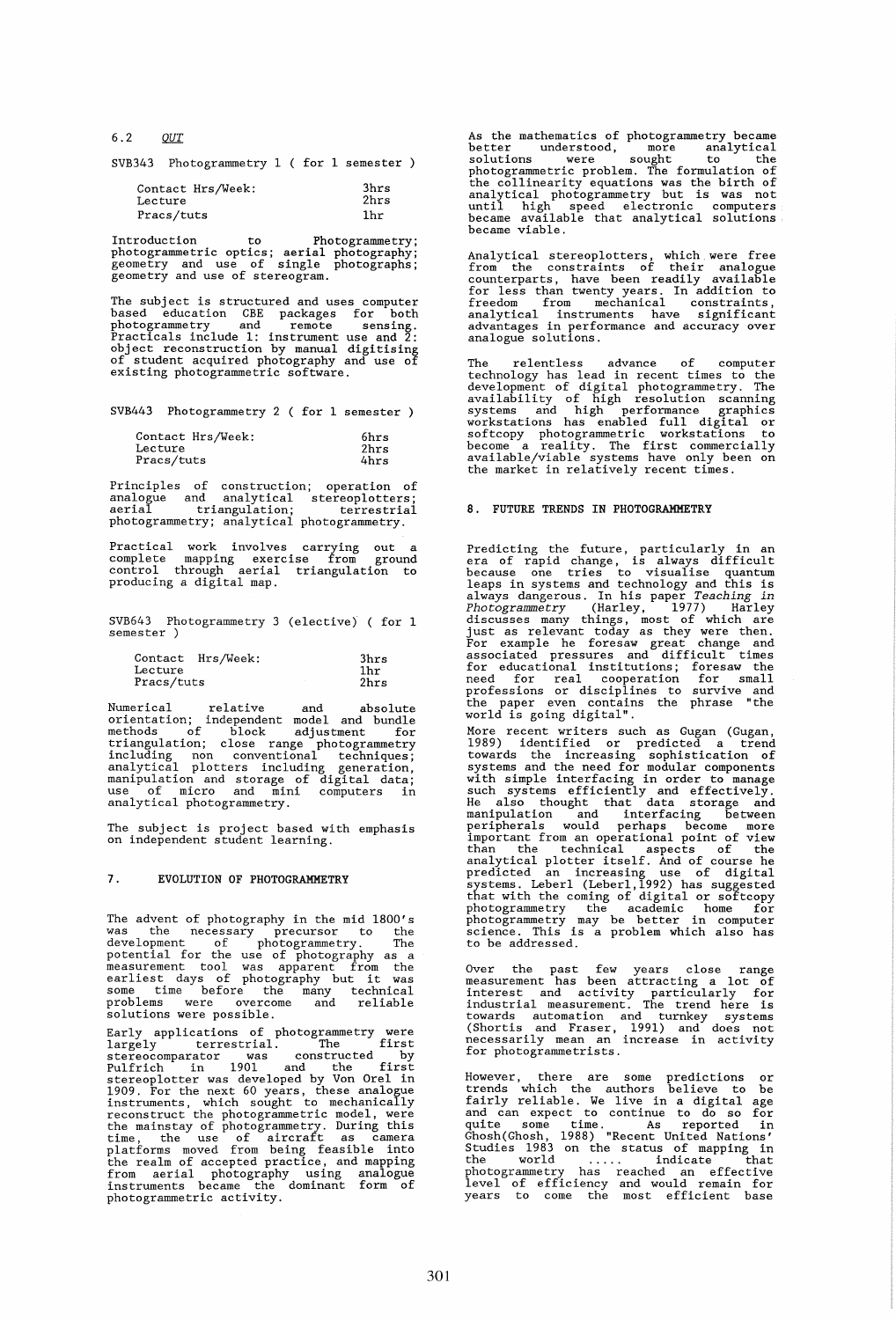technique for producing topographical and other maps with the use of aircraft and satellite base imageries". We can conclude that digital photogrammetry (in one form or another) will be the way of the 21st century.

Rapid technological change and the consequences of that change have had profound affects on academic institutions.

Some of these trends and their consequences have been:

- \* Equipment becomes obsolete after a short period of time and replacement costs are often prohibitive.
- \* Much modern hardware and software involves the necessity of maintenance contracts. These are often expensive and recurrent rather than a once only cost.
- \* As course content becomes obsolete and new knowledge and methods emerge. there are significant pressures and stress on staff to be able to relinquish the teaching of the obsolete, recognise the emerging trends and become competent and able educators in the constant flow of new (and old) knowledge.
- \* The problem of teaching now to students who will graduate in 3 or 4 years time. The rapid rate of technological change could very well make current knowledge of limited value to the prospective graduate.
- \* The breakdown of the concept of disciplines has meant that undergraduate programs are becoming<br>more multidisciplinary and generalist.<br>As such, photogrammetry may become the<br>domain of a wider range of<br>undergraduate courses with detailed<br>study becoming the domain of<br>postgraduate stu

These, and other problems, mean that we<br>must take stock of our current techniques<br>and methodologies. To effectively educate<br>in the modern era we must question<br>assumptions that we have held for many<br>years. The problems and accepting of change, would soon make us irrelevant and obsolete. By addressing the challenges and developing innovative solutions to difficult problems we will, hopefully, retain our relevance and purpose.

## 9. PHOTOGRAMMETRY. REMOTE SENSING AND GIS/LIS. IS A NEW NAME JUSTIFIED?

In 1980 the then International Society for In 1990 cm chain incrementry (ISP) changed its name to<br>the International Society for<br>Photogrammetry and Remote Sensing (ISPRS).<br>This change reflected the evolution of<br>interests and activities of the members and<br>of the disc photo gramme try articles have always appeared regularly.

The formal ISPRS definition of<br>photogrammetry and remote sensing

"Photogrammetry and Remote Sensing is<br>the art, science and technology of<br>obtaining reliable information about<br>physical objects and the environment<br>through the process of recording,<br>measuring and interpreting imagery and digital representation thereof derived from non-contact sensor systems"

is an appropriate one and reflects the<br>natural integration between photogrammetry and remote sensing.

In recent years the number of articles on Geographical Information Systems has been<br>on the increase with the same evolutionary<br>trend as was the case for remote sensing of<br>the late 1970's. The integration of the<br>three areas

Perhaps it is again time to change the society's name to the International Society for Photogrammetry. Remote Sensing and Geographical Information Systems. Such a long name would be a true description of the current situation but for most cases<br>the name is just too cumbersome.

The recently formed Department of<br>Geoinformatics at the Institute for<br>Aerospace Survey and Earth Sciences (ITC)<br>reflects the growing integration of<br>technologies in the geoinformation process<br>and the need for cooperation be newly formed department (ITC. 1991). The names of photogrammetry and remote sensing have been retained in the structure but not at the primary level.

Laval University in Canada uses the term<br>Geomatics to describe the integration of<br>disciplines. The name, while incorporating<br>photogrammetry and remote sensing, gives<br>the information aspect the emphasis with<br>the following d

"Geomatics is the field of scientific<br>and technical activities which, using a<br>systemic approach, integrates all means<br>used to acquire and manage spatially<br>referenced data as part of the process<br>of producing and managing sp

Leberl in his paper *Towards A New Photogrammetry* (Leberl, 1991) concentrates on contents of the photogrammetric discipline rather than favouring a particular name although he refers to a<br>range of those being used or proposed. He<br>presents the view that the technological<br>and scientific basis of digital or softcopy<br>photogrammetry can be defined by computer<br>science and t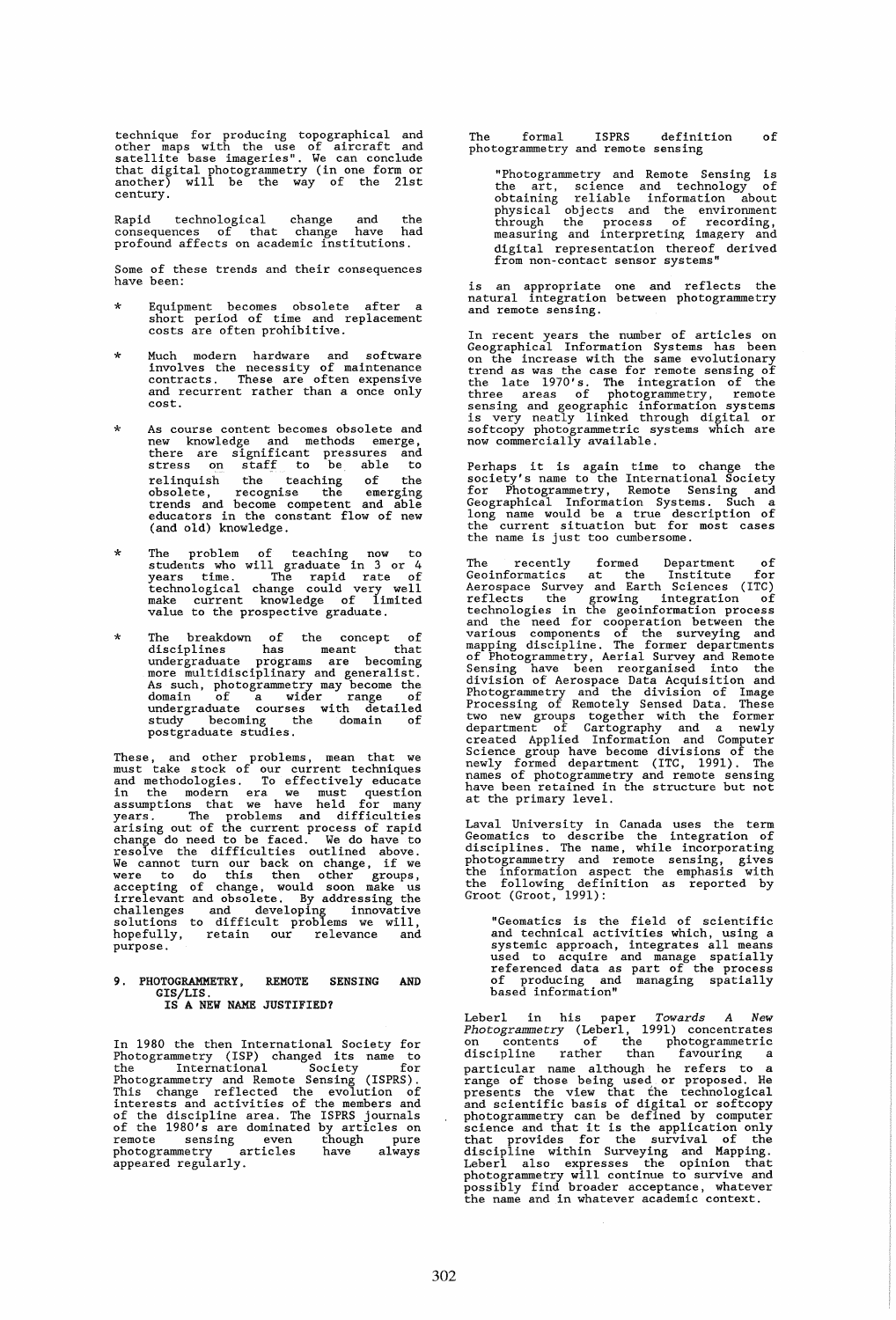In his paper From Photogrammetry to Iconic<br>Informatics (Li, 1992) Li reviews the<br>development of photogrammetry and remote<br>sensing and the increasing combination and<br>integration with geographic information<br>systems. The conc

"A discipline concerned with the<br>recording, storage, measurement,<br>processing, interpretation, analysis, recording, storage, measurement, processing, interpretation, analysis, administration, presentation and display of the image data and information of physical objects and their environments acquired by non- contact sensor systems".

The components and flowchart of iconic<br>
informatics from Li's paper is reproduced<br>
here as it very neatly shows the<br>
comprehensive relationship between<br>
photogrammetry, remote sensing and comprehensive relationship between<br>photogrammetry, remote sensing a<br>geographical information systems in<br>graphical format.

The name "photogrammetry" is well<br>established and well understood within the<br>Surveying and Mapping community. This<br>ISPRS Congress is testimony to that. Any<br>name change will refer more to the combined<br>disciplines of GIS/LIS

The undergraduate courses at both RMIT and<br>QUT are about surveying and cartography.<br>Photogrammetry forms part of these courses<br>and is not a degree course in itself.<br>Accordingly, the authors are of the opinion<br>that, at leas

How the subject should incorporated into the different matter and is Teaching Strategies. be taught and courses is a discussed under

 $\bullet$  object re-construction



Fig. 1 Components and Flowchart of Iconic Informatics ( after Li, 1992 )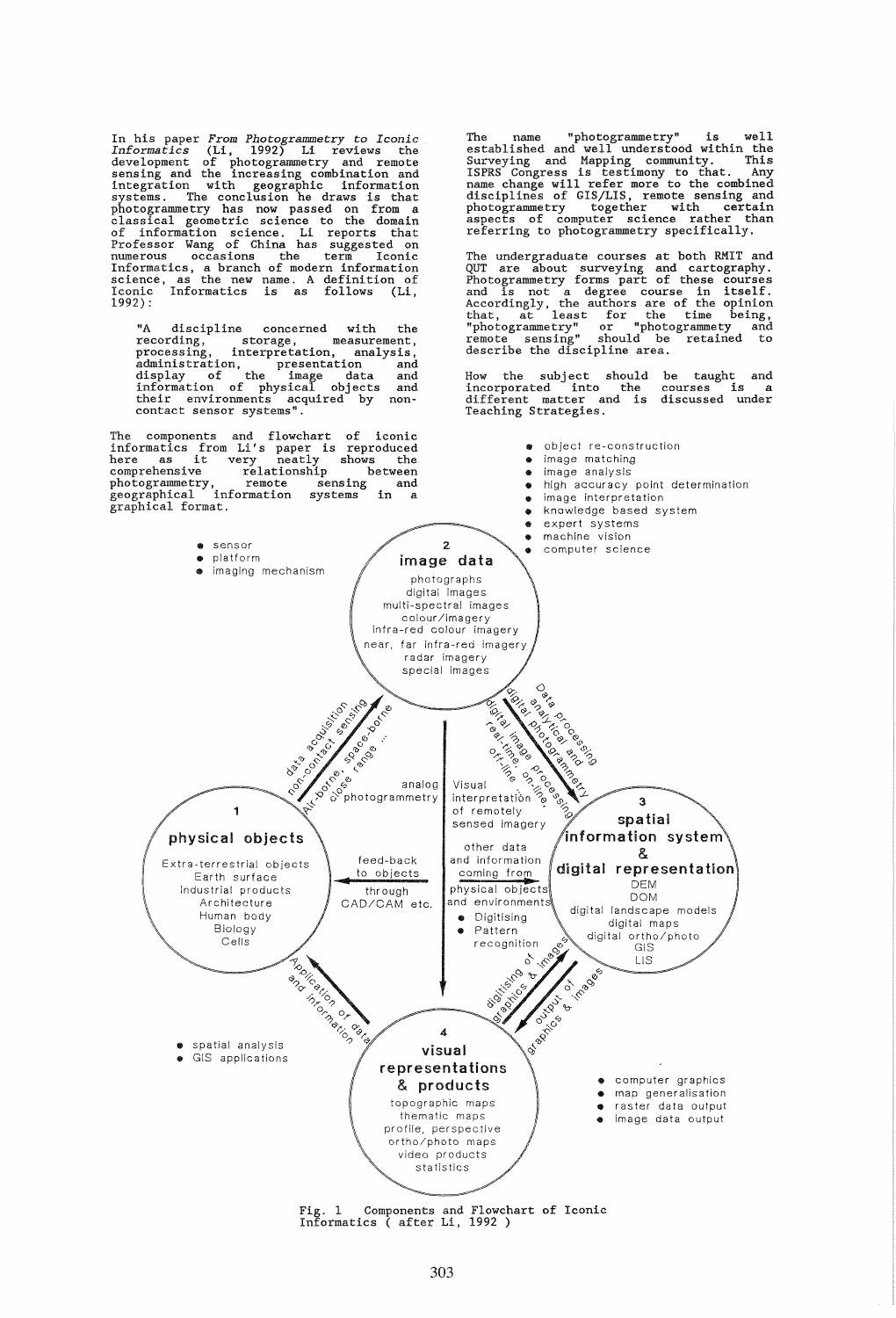#### 10. TEACHING STRATEGIES

It is interesting to compare the points made above with those presented in *Teaching in Photogrammetry* (Harley, 1977). Many of the points raised by Harley have exact parallels with the situation today.

Harley talks of the difficulties presented<br>by the rapid change in technology,<br>inadequate funding, obsolete equipment and<br>large class size. Perhaps all that has<br>changed is the magnitude of the problems.

In such an environment, academic<br>institutions cannot hope to provide courses<br>structured around the latest technological<br>advances. Nor is this necessary. In terms<br>of an undergraduate course the main<br>emphasis must be on educ

The issue of what to teach is more<br>difficult. Many of the basic principles of<br>photogrammetry will remain unchanged,<br>despite advances in technology. It is<br>important that students have a firm grasp<br>of the mathematical formul photogrammetric measurement to developing<br>skills in the interpretation and use of the<br>results. As the digital age appears to be<br>upon us, these skills will include some of<br>the traditional aspects of photogrammetry,<br>coupled

The advances in digital and softcopy<br>photogrammetry have paralleled and in part<br>been driven by the broader areas of image<br>processing, machine vision and robotics.<br>Particularly in close range photogrammetry,<br>the development

Leberl (1992) argues that the future of<br>photogrammetry therefore lies, from an<br>academic view point, in the hands of<br>computer science. In terms of pure<br>research, this argument appears to have<br>some validity but perhaps this

In many ways, the advances in digital systems could be considered in the same light as advances in film resolutions and sensitivities, camera systems and lens. In many cases, the research for these advances<br>was not the province of photogrammetry but<br>was eagerly adopted as soon as it was<br>available. These were enabling technologies that opened up new possibilities or shifted the boundaries of conventional practice. The advances in digital systems are likely to do the same.

The advances in digital systems also offer<br>new possibilities for education. These systems will inevitably become cheaper and more accessible. Low cost, low accuracy systems are likely to be developed which could be employed in teaching environments. The shift away from "skills based" learning<br>and into "problem based" learning is also<br>accommodated by the advances in computer<br>technology. Many sophisticated data<br>reduction and analysis programs are now<br>available relativel photogrammetry<br>problems.

#### 11. CONCI,USION

In this paper the experiences and methods of teaching photogrammetry at two Australian Universities have been cited. Lack of resources, large student numbers and the rapid rate of technological change were common problems identified by both Universities.

History tells us that none of these<br>problems are new, nor are they unique to<br>photogrammetry. However, it does appear<br>that the rapid advances in digital<br>techniques are pushing photogrammetry<br>towards a new threshold which ma

The challenge for educational institutions is to provide students with a syllabus which is relevant to today's world and equips them adequately for the future.

The computer, as a catalyst to rapid<br>change, also offers opportunities to<br>develop new teaching methods and aids in<br>the form of FC-based learning packages,<br>cheap softcopy photogrammetric workstations<br>and turnkey data proces

The paper also advocates a move away from<br>'skill-based' learning and into areas of<br>problem solving and problem identification.<br>The linking of photogrammetry with the<br>related disciplines of remote sensing and<br>GIS/LIS in a p

In the final analysis, an ability to think,<br>to question, to enquire and to learn,<br>coupled with a solid foundation in the<br>basic subject matter is the best we can<br>hope to give our students and should be all<br>they need to cope

#### 12. REFERENCES

Adamec, A. and Ellis, G.P., 1988. An<br>Analysis of Photogrammetric and Remote<br>Sensing Education in Australasia and<br>Oceania. In: International Archives of<br>Photogrammetry and Remote Sensing, Kyoto-<br>Japan, Vol. 27, Part B6, pp.

Burnside, C.D., 1986. Education in Perspective. Photogrammetric Record, Burnside, C.I<br>Perspective.<br>12(67): 63-72.

Cameron, W.N. and Williams, B.J., 1989. New Bachelor of Land Information Degree at RMIT. The Australian Surveyor, Vol. 34, No. 8, pp. 828-833.

Ghosh, S.K. , 1988. Curriculum in Photogrammetry-A World Consensus. In: International Archives of Photogrammetry and Remote Sensing, Kyoto-Japan, Vol 27, Part B6, pp. 71-78.

Gracie, G., 1985. Restructuring<br>Photogrammetry And Remote Sensing Education<br>For The Future. The Canadian Surveyor, Vol<br>39, No 4, pp. 338-344.